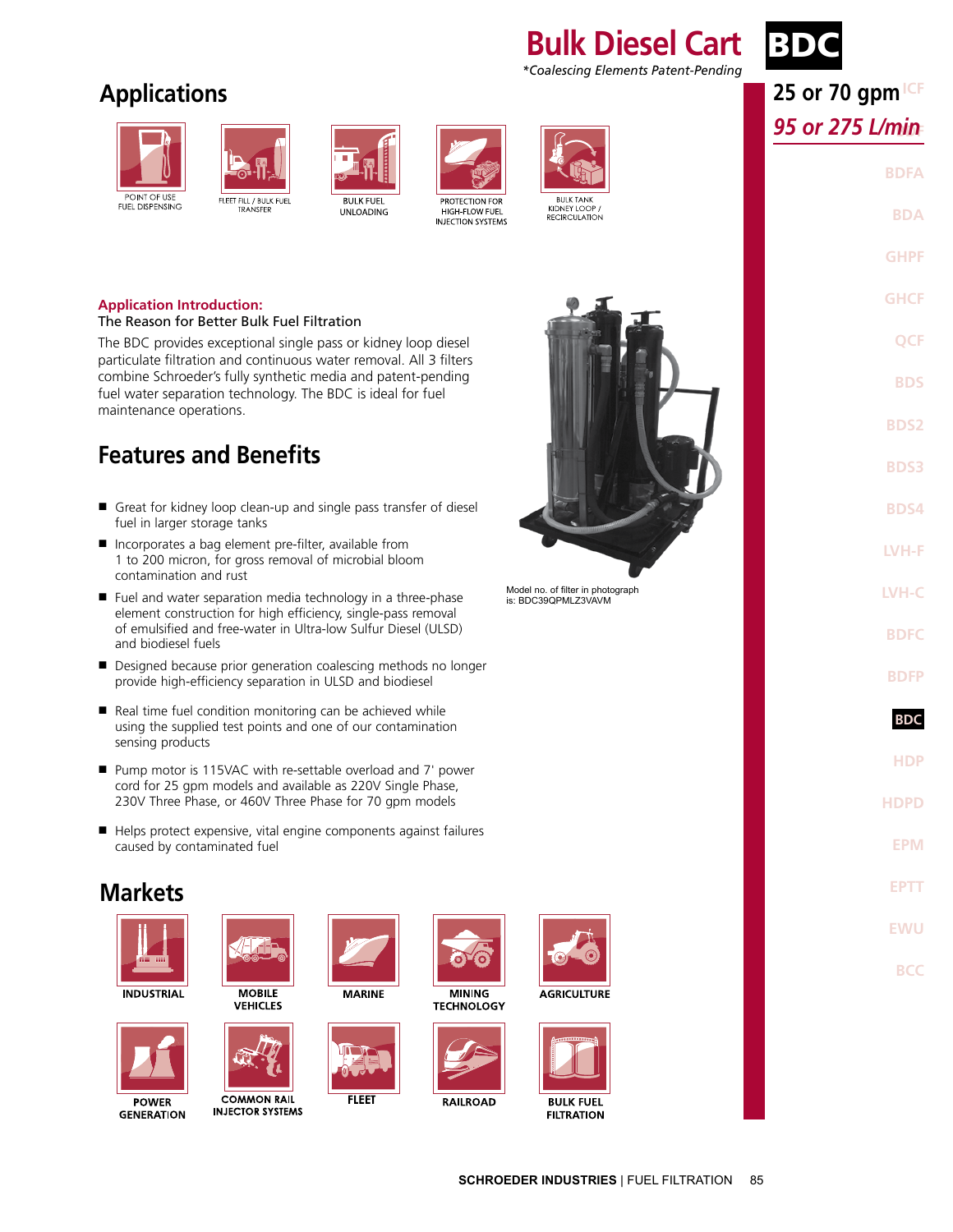

# BDC **Bulk Diesel Cart**

| <b>Filter</b>                |                                          | Flow Rating: Up to 25 gpm (95 L/min) or 70 gpm (265 L/min) for ULSD15 & biodiesel blends                                                                                                                                                                                                  |                                                            |  |
|------------------------------|------------------------------------------|-------------------------------------------------------------------------------------------------------------------------------------------------------------------------------------------------------------------------------------------------------------------------------------------|------------------------------------------------------------|--|
| Housing<br>Specifications    | Temperature Range:                       | -20°F to 150°F (-29°C to 66°C) with heater option                                                                                                                                                                                                                                         | 32°F to 150°F (0°C to 66°C) standard and with AWD option   |  |
|                              | <b>Bypass Indication:</b>                | Particulate Filter<br>Particulate: 15 psi (1.03 bar)                                                                                                                                                                                                                                      | <b>Coalescing Filter</b><br>Coalescing: 25 psi (1.7 bar)   |  |
|                              | <b>Bypass Valve Cracking:</b>            | Particulate Filter<br>Particulate: 20 psi (1.37 bar)                                                                                                                                                                                                                                      | <b>Coalescing Filter</b><br>Coalescing: 30 psi (2 bar)     |  |
|                              | <b>Materials of Construction:</b>        | Porting Base: Anodized Aluminum<br>Cap: Plated Steel<br>Bag Housing: 304 Stainless Steel<br>Particulate Filter Housing: Epoxy Paint w/ High-phos Electroless Nickel Plating<br>(Standard)<br>Coalescing Filter Housing: Epoxy Paint w/ High-phos Electroless Nickel Plating<br>(Standard) |                                                            |  |
|                              |                                          | Weight: 25 gpm model - 785 lbs. (356 kg), 70 gpm model - contact factory                                                                                                                                                                                                                  |                                                            |  |
|                              | Element Change Clearance: 33.8" (858 mm) |                                                                                                                                                                                                                                                                                           |                                                            |  |
|                              | Operating Frequency*: 60 Hz              |                                                                                                                                                                                                                                                                                           |                                                            |  |
|                              | <b>Operating Phase*: Single</b>          |                                                                                                                                                                                                                                                                                           |                                                            |  |
|                              | Full Load Amperage 13.4 A @ 115 VAC      | @ Operating Voltage*: 7.2-6.7 A @ 208-230 VAC                                                                                                                                                                                                                                             |                                                            |  |
|                              | Service Factor Amperage 15.2 A @ 115 VAC | @ Operating Voltage <sup>*</sup> : 8.1-7.6 A @ 208-230 VAC                                                                                                                                                                                                                                |                                                            |  |
| <b>AWD</b><br><b>Version</b> | 63.84<br>Metric dimensions in ().        | 33.00<br>35.09<br>Dimensions shown are inches [millimeters] for general information and overall envelope size only.                                                                                                                                                                       | For electrical on 70 gpm models, Contact Factory.<br>40.85 |  |
|                              |                                          | For complete dimensions please contact Schroeder Industries to request a certified print.                                                                                                                                                                                                 |                                                            |  |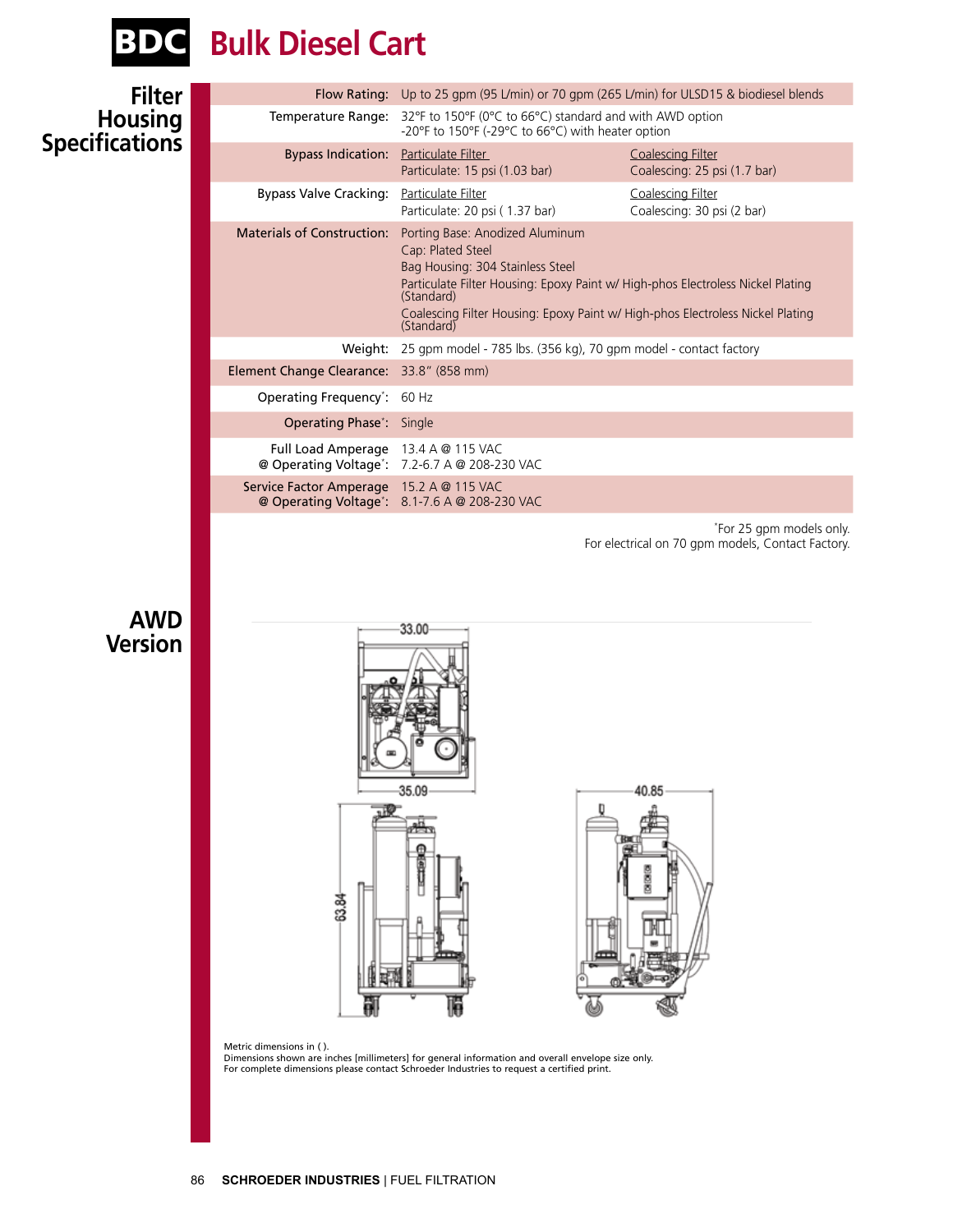## **Bulk Diesel Cart** BDC

|                                               |                                                                                       |                                           | Filtration Ratio per ISO 16889<br>Using APC calibrated per ISO 11171 | ICF<br><b>Element</b>                                                                                                        |
|-----------------------------------------------|---------------------------------------------------------------------------------------|-------------------------------------------|----------------------------------------------------------------------|------------------------------------------------------------------------------------------------------------------------------|
| <b>Particulate Elements</b>                   | <b>DHC</b>                                                                            | $\beta$ <sub>v</sub> (c) $\geq$ 200       | $\beta_{y}$ (c) $\geq 1000$                                          | <b>Particulate</b>                                                                                                           |
| 39QPMLZ1V                                     | 1485 grams                                                                            | < 4.0                                     | 4.2                                                                  | <b>Performance</b> BDF                                                                                                       |
| 39QPMLZ3V                                     | 1525 grams                                                                            | < 4.0                                     | 4.8                                                                  | Information                                                                                                                  |
| <b>Coalescing Element</b>                     |                                                                                       | <b>Pressure Side Coalescing</b>           |                                                                      | <b>BDA</b><br><b>Element</b><br><b>GHPF</b>                                                                                  |
|                                               | Max Flow                                                                              |                                           | Single Pass Water Removal Efficiency                                 | Water                                                                                                                        |
| C396Z5V                                       | 70 gpm                                                                                |                                           | $\geq 99.5\%$                                                        | <b>GHCF</b><br><b>Coalescing</b>                                                                                             |
| <b>Coalescing Element</b>                     | Based on ULSD15 with 27 Dynes/cm surface tension and 0.25% (2500 ppm) water injection |                                           |                                                                      | <b>Information</b><br><b>Particulate and</b><br>Coalescing<br><b>BDS</b><br><b>Elements Sold</b><br>with Cart<br><b>BDS2</b> |
|                                               | Flow Direction: Inside Out                                                            |                                           |                                                                      | <b>Highlighted</b>                                                                                                           |
| Element Nominal Dimensions:                   |                                                                                       | 6.4" (163 mm) O.D. x 39.4" (1001 mm) long |                                                                      | product eligible for<br><b>BDS3</b>                                                                                          |
| <b>Particulate Element</b><br>Flow Direction: | Outside In                                                                            |                                           |                                                                      | <b>QuickDelivery</b>                                                                                                         |
|                                               | Element Nominal Dimensions: 6.0" (150 mm) O.D. x 37.8" (960 mm) long                  |                                           |                                                                      | <b>BDS4</b>                                                                                                                  |
|                                               |                                                                                       |                                           |                                                                      | LVH-F                                                                                                                        |
|                                               |                                                                                       |                                           |                                                                      |                                                                                                                              |
|                                               |                                                                                       |                                           |                                                                      | LVH-C                                                                                                                        |
|                                               |                                                                                       |                                           |                                                                      | <b>BDFC</b>                                                                                                                  |
|                                               |                                                                                       |                                           |                                                                      | <b>BDFP</b>                                                                                                                  |
|                                               |                                                                                       |                                           |                                                                      | <b>BDC</b>                                                                                                                   |
| Part Number                                   | Description                                                                           |                                           | <b>Micron Rating</b>                                                 | <b>HDP</b><br><b>Optional</b><br><b>Elements Per Case</b>                                                                    |
| C396Z5V                                       | Coalescing Element                                                                    |                                           | $5 \mu m$                                                            | ReplacementPD<br>$\mathbf{1}$                                                                                                |
| 39QPMLZ1V                                     | Particulate Element                                                                   |                                           | $1 \mu m$                                                            | <b>Elements</b><br>1                                                                                                         |
| 39QPMLZ3V                                     | Particulate Element                                                                   |                                           | $3 \mu m$                                                            | $\mathbf{1}$<br><b>EPM</b>                                                                                                   |
| PEF5P2PH<br>PEF25P2PH                         | <b>Bag Element</b><br><b>Bag Element</b>                                              |                                           | $5 \mu m$<br>$25 \mu m$                                              | <b>Highlighted</b><br>50<br>product eligible for<br>50                                                                       |

PEF50P2PH Bag Element 50 µm 50 µm 50 PEF100P2PH Bag Element 100 µm 50

**EWU**

**BCC**